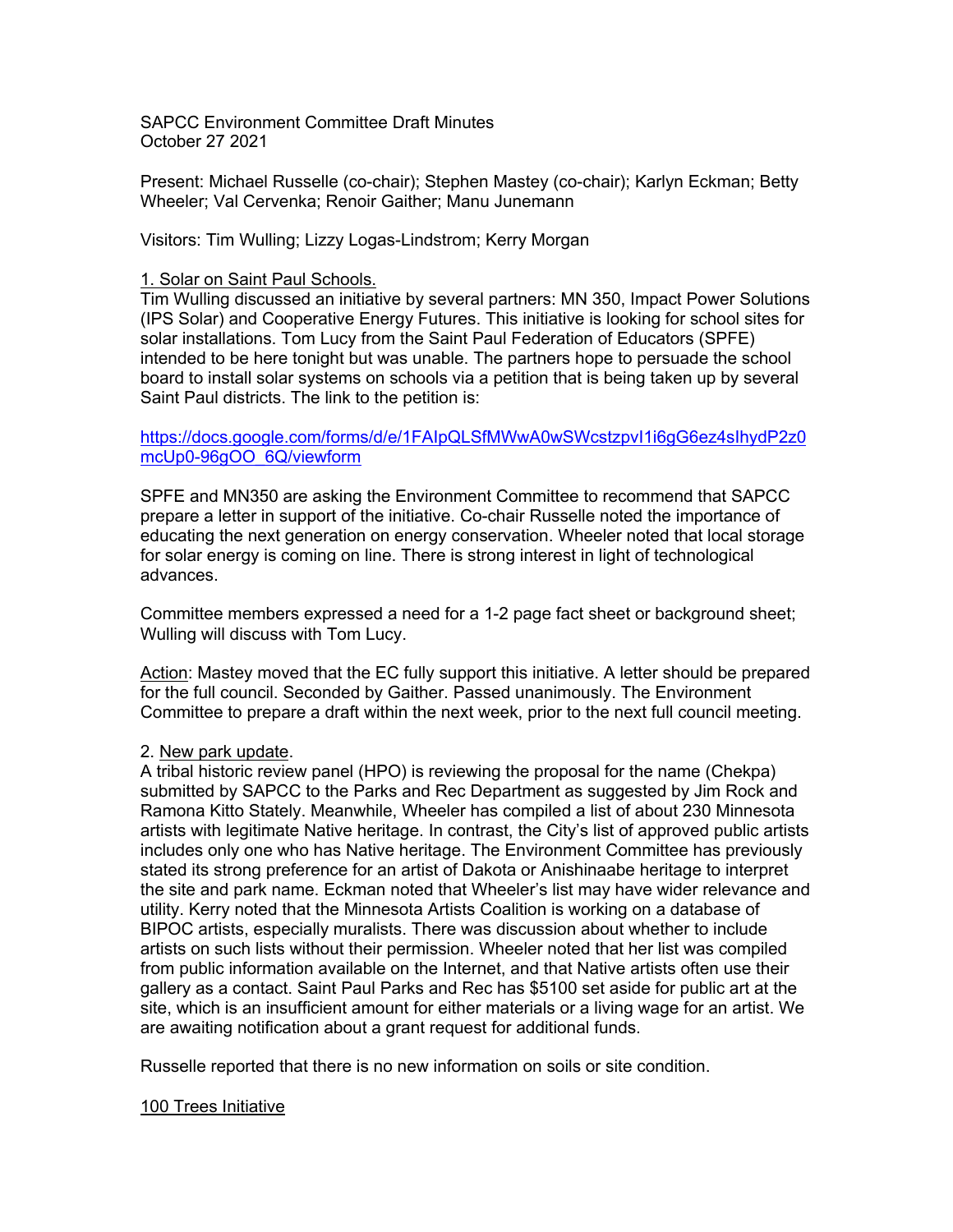SAPCC, the Good Neighbor Fund, Bailey Nursery, Landbridge Ecological, and Davey Tree are collaborating in this CEZ project. Trees donated by Bailey Nursery were transplanted in early October by about fifty volunteers. There were about ten species of trees (mix of native and non-native). Russelle and Aaron Hinz planted nine sub-standard trees at the west Kasota Pond and two near the north pond. He reported that it was very difficult work due to infilled material and debris.

CEZ is contracting with Davey Tree to water transplanted trees until they go dormant. Next season Ben Shardlow will seek ways to get neighborhood engagement. Russelle noted that CRWD has a RFP due on Sunday October 31, and a successful proposal could pay a contractor for maintenance. Each tree is labeled with the name of a sponsor or donor. CEZ will prepare a map showing the location of each tree. There was discussion on whether a contractor would be sufficient. Russelle will pursue a grant.

The City was not able to assist with digging holes or other tasks despite agreeing to do so, because they have no personnel to do the work. Cervenka asked whether tree gators and mulch could be used; Russelle concurred if a CRWD proposal were funded.

#### PK Property Services and Kasota Ponds

There was a question about ownership of the pond shoreline, and what buffer distance around the ponds can be delineated. It was noted that there is a need to treat stormwater runoff, especially at the west pond, where PK Property Services plows and applies de-icing chemicals. Mastey noted that MWMO should work with PK to redesign stormwater and to highlight wetland rules.

PK has not responded to the letter sent by SAPCC on conservation measures for the ponds, and the suggestion to attend an MWMO "smart salting" workshop. A follow-up letter is needed. MWMO has added another workshop on November 17 from 9:00am to 1:30 (on-line). The link is:

https://www.mwmo.org/events/mpca-smart-salting-for-property-managerstraining/?utm\_medium=email&utm\_source=govdelivery

MWMO has a community grant opportunity due November 11 which does not require matching funds. Russelle suggests it support research by Aaron Hinz on desalinization of pond water. Eckman will discuss this with Hinz.

### Chimney swift towers

SAPCF has not yet announced whether a proposal submitted by SAPCC will be funded. Mastey noted that a likely volunteer will be Dr. Bill Delanis.

#### Recycling, organics, and trash

Michael noted that there is an active group call Zero Waste Saint Paul that, among other things, has developed a useful website showing places to purchase bulk items, and to drop off recyclables or purchase recycled goods. The website is: https://www.google.com/maps/d/u/0/viewer?mid=1IQRae-JCB4H2eDdp26Z\_a1Fnj0twZxS6&ll=44.96661744951491%2C-93.17518723441627&z=14

He noted that TerraCycle is a global company that recycled seven trillion tons of materials. TerraCycle collects many materials that cannot be recycled locally. Lizzy Logas-Lindstrom noted that the Newport facility receives trash from Washington and